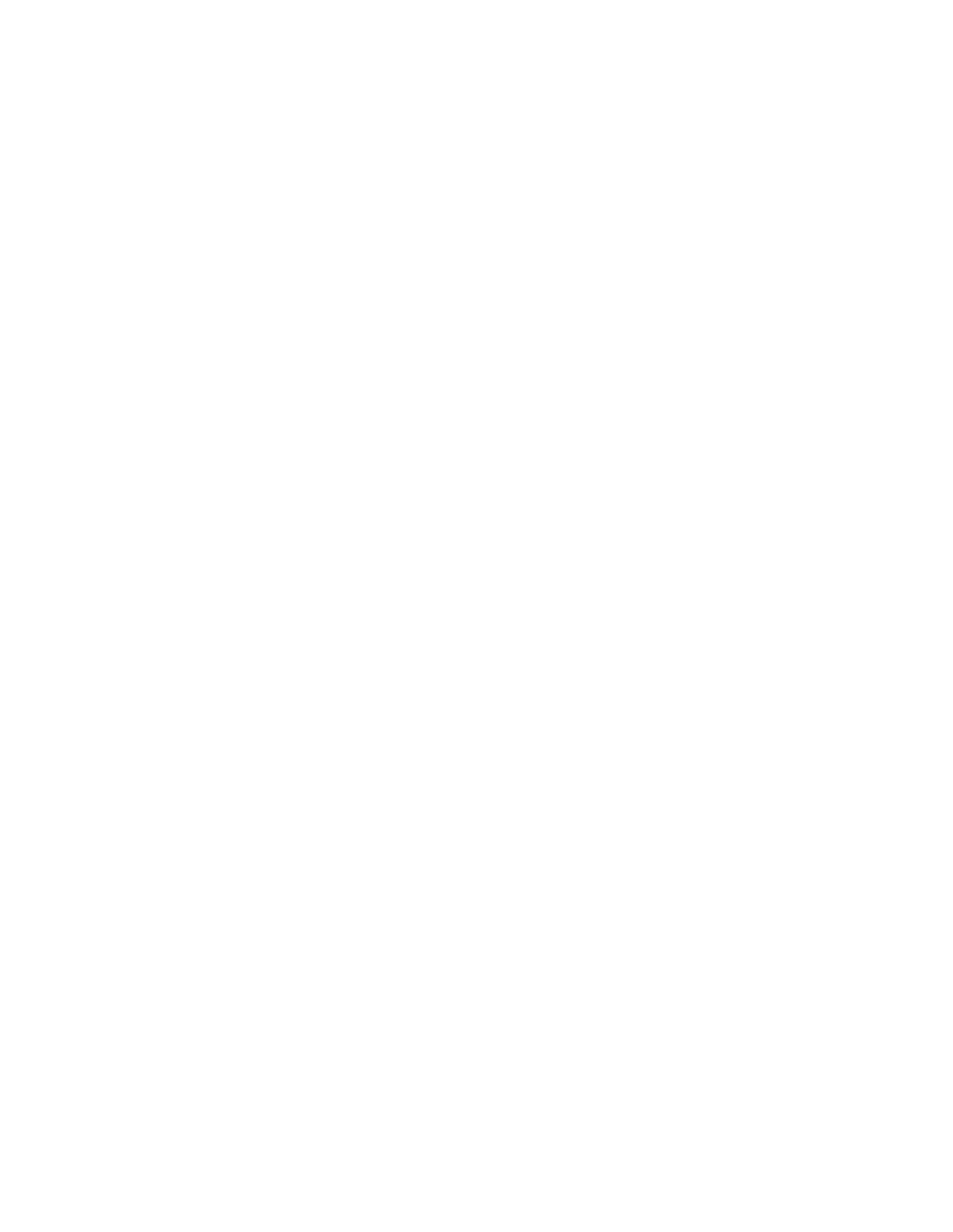#### **BURKE, Justice.**

 $\overline{a}$ 

[¶1] Jeffrey James Fuller appeals his conviction on a charge of felony property destruction in violation of Wyo. Stat. Ann. § 6-3-201(a) (LexisNexis 2007). We will affirm.

#### *ISSUE*

[¶2] Mr. Fuller states his single issue as follows:

Where a tenant damages rented property and subsequently pays for its repair, can that tenant be held criminally liable under W.S. § 6-3-201 for the damage to the property he was legally possessing under the rental agreement?

### *FACTS*

[¶3] Mr. Fuller and his wife leased a house and garage in Casper, Wyoming. After an argument with his wife, Mr. Fuller drove his pickup through the closed garage door, striking his wife's car inside.<sup>1</sup> He backed up his pickup and then rammed the car again, this time pushing it through the rear wall of the garage. Both the garage and the car were damaged. Mr. Fuller submitted claims to his automobile insurance company. It issued a check to the landlords in the amount of \$8,265.39 as reimbursement for damages to the garage.

[¶4] Mr. Fuller was charged with the crime of property destruction and defacement for damaging the car and the garage. At the close of the prosecution"s case, Mr. Fuller moved for acquittal, asserting that he could not be convicted for damaging the car he owned or the garage he leased. The district court granted the motion as it related to his wife's car because the State failed to prove who owned it. The district court denied the motion as it related to the garage on the basis that, despite Mr. Fuller"s lease of the property, the State had offered sufficient evidence that the landlords owned the garage. The jury convicted Mr. Fuller, and after sentencing, he filed this appeal.

### *STANDARD OF REVIEW*

[ $\llbracket 5 \rrbracket$  To resolve this case, we must interpret Wyo. Stat. Ann. § 6-3-201(a).

 $<sup>1</sup>$  As Mr. Fuller did at trial, we will refer to "his pickup" and "her car" because he drove the pickup more</sup> often and she usually drove the car. The record does not show whether the vehicles were owned individually or jointly.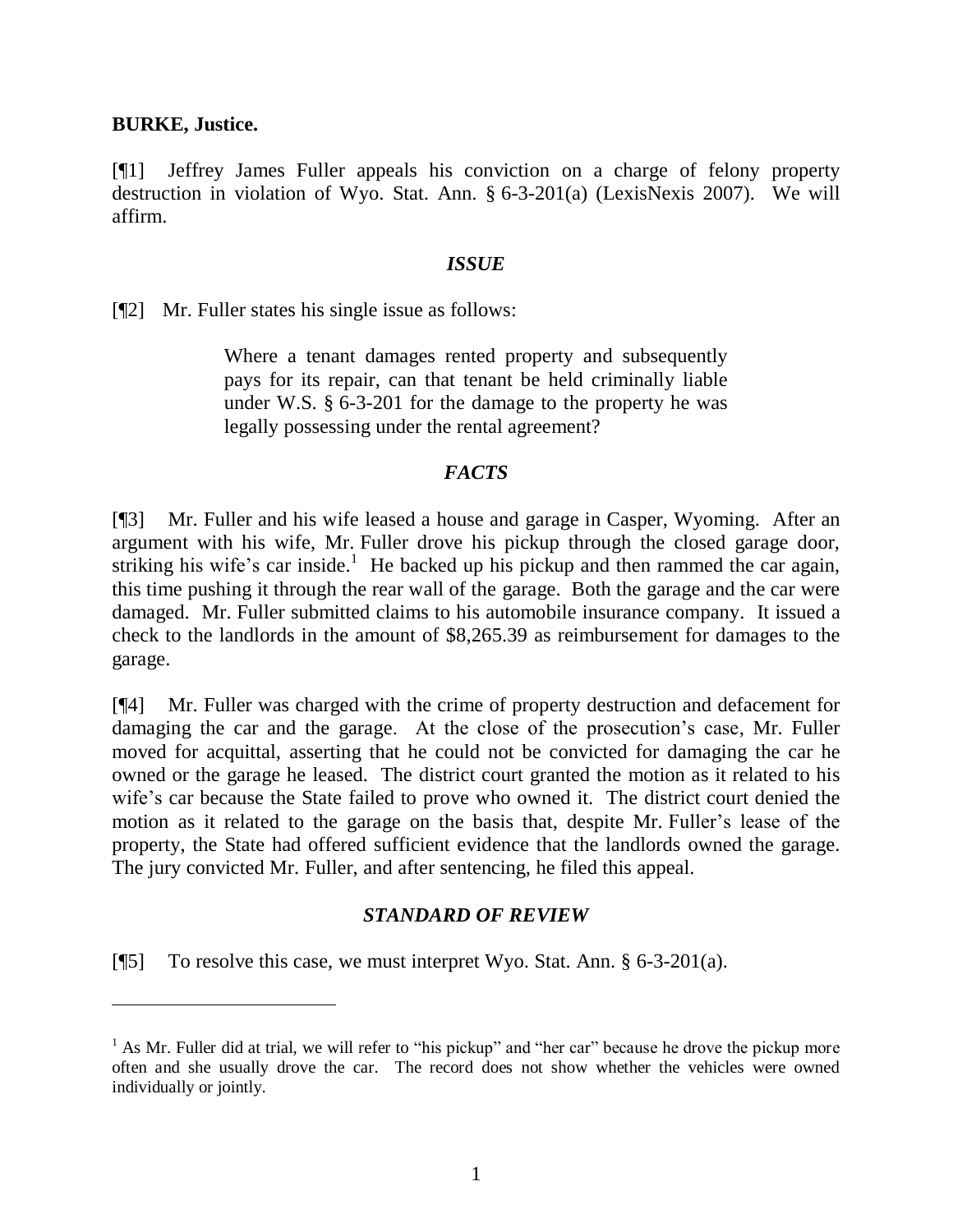Statutory interpretation presents a question of law which we review *de novo*. *Qwest Corp. v. State ex rel. Dept. of Rev.*, 2006 WY 35, ¶ 8, 130 P.3d 507, 511 (Wyo. 2006).

> When interpreting statutes, we follow an established set of guidelines. First, we determine if the statute is ambiguous or unambiguous. A statute is unambiguous if its wording is such that reasonable persons are able to agree as to its meaning with consistency and predictability. Unless another meaning is clearly intended, words and phrases shall be taken in their ordinary and usual sense. Conversely, a statute is ambiguous only if it is found to be vague or uncertain and subject to varying interpretations.

*BP America Prod. Co. v. Department of Revenue*, 2006 WY 27, ¶ 20, 130 P.3d 438, 464 (Wyo. 2006), quoting *State Dept. of Revenue v. Powder River Coal Co.*, 2004 WY 54, ¶ 5, 90 P.3d 1158, 1160 (Wyo. 2004). If a statute is clear and unambiguous, we give effect to the plain language of the statute. *State ex rel. Wyo. Dept. of Revenue v. Union Pacific R.R. Co.*, 2003 WY 54, ¶ 12, 67 P.3d 1176, 1182 (Wyo. 2003).

*Exxon Mobil Corp. v. Dep't of Revenue*, 2009 WY 139, ¶ 11, 219 P.3d 128, 134 (Wyo. 2009).

### *DISCUSSION*

[¶6] Mr. Fuller was convicted of violating Wyo. Stat. Ann. § 6-3-201(a), which provides that "A person is guilty of property destruction and defacement if he knowingly defaces, injures or destroys property of another without the owner"s consent." Mr. Fuller focuses on the phrase "property of another," contending that it is ambiguous when applied to property in which a defendant has an ownership interest. Because the lease entitled him to sole possession of the garage at the time it was damaged, Mr. Fuller asserts that the garage could be considered his property as well as "property of another." On this basis, he claims that the statutory language is subject to varying interpretations, and is therefore ambiguous.

[¶7] Mr. Fuller supports his argument that the statute is ambiguous by citing our decision in *Horn v. State*, 556 P.2d 925 (Wyo. 1976). In that case, Mr. Horn had "resorted to self-help" when the telephone company was slow to respond to a request to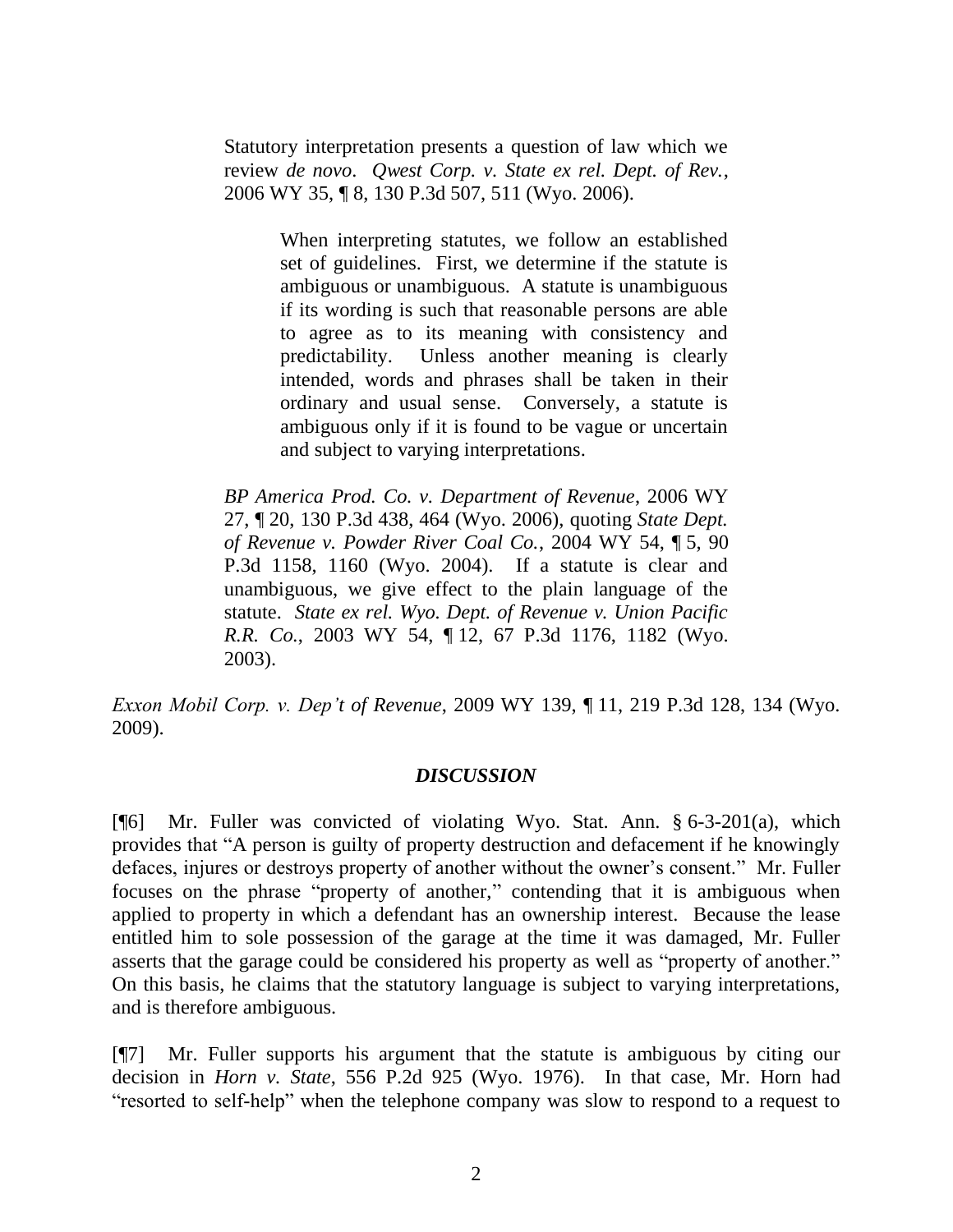disconnect and remove the telephone from his home. He cut the telephone line between his home and a pole in the alley, and "then bundled up the wire and left the telephone with the wire attached at the front door of the telephone company." *Id*. at 926. He was convicted under Wyo. Stat. § 37-258.1 (now codified as Wyo. Stat. Ann. § 37-12-121), which reads as follows:

> Any person who wilfully displaces, removes, injures or destroys any public telephone instrument or any part thereof or any equipment or facilities associated therewith or who enters or breaks into any coin box associated therewith or who wilfully displaces, removes, injures or destroys any telegraph or telephone line, wire, cable, pole or conduit *belonging to another* or the material or property appurtenant thereto is guilty of a felony.

(Emphasis added.) At that time, telephones were generally "owned" by telephone companies and "consigned" to customers. Customers had the right "to possess the property as against everyone except" the company, but still had "less than ownership" of the telephones. *Horn*, 556 P.2d at 927. "[T]he theory of the State in prosecuting [Mr.] Horn was that the telephone company was the owner of the property involved, and it was because of that ownership that the State, under its theory, satisfied the element of the offense that the property involved must be property "belonging to another."" *Id*. at 926.

[¶8] We found the phrase "belonging to another" ambiguous because the "word "belong" is said to have two general meanings: (1) ownership; and (2) less than ownership, *i*.*e*., less than an unqualified and absolute title, such as the absolute right of user. Black's Law Dictionary, p. 198 (4<sup>th</sup> Ed. 1968)." *Horn*, 556 P.2d at 927. Mr. Horn had "less than ownership" of the telephone, but the Court concluded that his interest was enough to "permit this telephone to be described as belonging to [Mr.] Horn." *Id*. Under this statutory language, we concluded, a defendant could not be convicted unless the State proved that he "had no interest whatsoever in the telephone equipment which would permit it to be described as "belonging to" the defendant." *Id*. at 928.

[¶9] Based on the decision in *Horn*, Mr. Fuller asserts that he cannot be convicted of property destruction unless the State proves that he "had no interest whatsoever" in the garage. But the statute under which Mr. Fuller was convicted does not use the ambiguous phrase "belonging to another." It uses the phrase "property of another," and we conclude that this language has only one reasonable interpretation. As the State points out, the word "property" means "anything of value whether tangible or intangible, real or personal, public or private." Wyo. Stat. Ann. § 6-1-104(a)(viii). The word "another" is commonly understood to mean "being one more in addition . . . one that is different from the first or present one." *Webster's Ninth New Collegiate Dictionary* 88